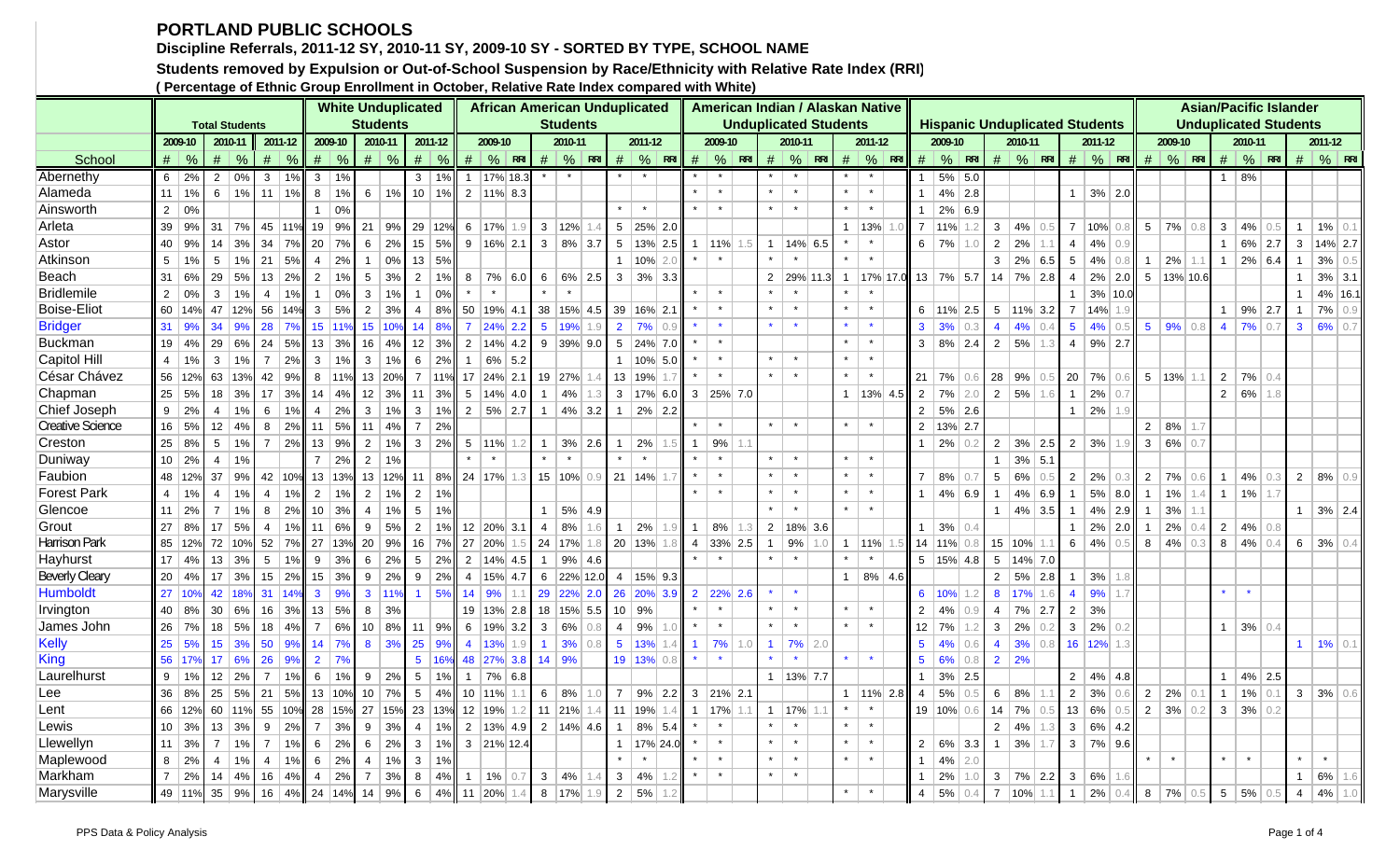## **PORTLAND PUBLIC SCHOOLS**

**Discipline Referrals, 2011-12 SY, 2010-11 SY, 2009-10 SY - SORTED BY TYPE, SCHOOL NAME**

**Students removed by Expulsion or Out-of-School Suspension by Race/Ethnicity with Relative Rate Index (RRI)**

**( Percentage of Ethnic Group Enrollment in October, Relative Rate Index compared with White)**

|                           |                |               |                                                                  |       |                    |               |                |                   |                | <b>White Unduplicated</b>       |                 |               |               | <b>African American Unduplicated</b>                                                                 |                 |           |     |              |                        |                 |                        |                 |                  |                 | American Indian / Alaskan Native |                |               |     |       |                  |             |                |                 |     |                 |                                       |                  |                |                   |     |                |                |               | <b>Asian/Pacific Islander</b> |                       |     |
|---------------------------|----------------|---------------|------------------------------------------------------------------|-------|--------------------|---------------|----------------|-------------------|----------------|---------------------------------|-----------------|---------------|---------------|------------------------------------------------------------------------------------------------------|-----------------|-----------|-----|--------------|------------------------|-----------------|------------------------|-----------------|------------------|-----------------|----------------------------------|----------------|---------------|-----|-------|------------------|-------------|----------------|-----------------|-----|-----------------|---------------------------------------|------------------|----------------|-------------------|-----|----------------|----------------|---------------|-------------------------------|-----------------------|-----|
|                           |                |               | <b>Total Students</b>                                            |       |                    |               |                |                   |                | <b>Students</b>                 |                 |               |               |                                                                                                      | <b>Students</b> |           |     |              |                        |                 |                        |                 |                  |                 | <b>Unduplicated Students</b>     |                |               |     |       |                  |             |                |                 |     |                 | <b>Hispanic Unduplicated Students</b> |                  |                |                   |     |                |                |               | <b>Unduplicated Students</b>  |                       |     |
|                           |                | 2009-10       | 2010-11                                                          |       | 2011-12            |               |                | 2009-10           |                | 2010-11                         | 2011-12         |               |               | 2009-10                                                                                              |                 | 2010-11   |     |              | 2011-12                |                 |                        | 2009-10         |                  |                 | 2010-11                          |                | 2011-12       |     |       | 2009-10          |             |                | 2010-11         |     |                 | 2011-12                               |                  |                | 2009-10           |     |                | 2010-11        |               |                               | 2011-12               |     |
| School                    |                | $\frac{9}{6}$ | #                                                                | $\%$  | #                  | $\frac{9}{6}$ |                | $#$ \ %           | #              | $\%$                            | #               | $\frac{9}{6}$ | #             | $\frac{9}{6}$ RRI                                                                                    | #               | %         | RR  | #            |                        | $%$ RRI         | #                      | $\%$ RRI        |                  | #               | $\%$ RRI                         |                | $\#$ % RRI    |     | #     | $\%$ RRI         |             | #              | $\%$ RRI        |     | #               | $\frac{9}{6}$ RRI                     |                  | #              | $\frac{9}{6}$ RRI |     | #              | $\mid$ % RRI   |               | #                             | $\mid$ % RRI          |     |
| <b>Ockley Green</b>       | 78             | 26%           | 69                                                               | 22%   | 105 39%            |               | 11             | 13%               | 17             | 19%                             |                 |               |               | 24 30% 51 38% 2.9                                                                                    | 38              | 29%       | 1.5 |              | 57 51%                 |                 |                        | 2 33% 2.5       |                  |                 | $2 \,  33\% $                    |                |               |     |       | 8 16%            |             |                | 9 16% 0.8       |     |                 | 15 35%                                |                  | $\overline{4}$ | 18%               | 1.4 |                | 4%             | 0.2           | $\mathbf{3}$                  | 14% 0.5               |     |
| Peninsula                 |                | $20 \mid 5\%$ | 23                                                               | 6%    | 24                 | 7%            | 5              | 4%                | 5              | 5%                              | $\overline{7}$  | 7%            |               | $8$   14%   3.3                                                                                      | 5               | 8%        | 1.8 |              |                        | 10 17% 2.4      | $\mathbf{1}$           | $ 11\% $ 2.7    |                  |                 | $1 \vert 14\% \vert 3.2$         |                |               |     |       | $3 \mid 2\%$     | 0.5         |                | $9 \mid 7\%$    | 1.6 | $\overline{2}$  | $1\%$ 0.2                             |                  |                |                   |     |                | $2   6\%  $    | 1.3           |                               | $1 \mid 3\% \mid 0.5$ |     |
| Richmond                  | 5              |               | 6                                                                | 1%    | 5 <sup>5</sup>     | 1%            | $\mathbf{3}$   | 1%                | $\overline{4}$ | 1%                              | $\overline{2}$  |               |               | 1% 1 13% 14.4                                                                                        |                 |           |     |              |                        |                 |                        |                 |                  |                 |                                  | $\overline{1}$ | 9% 17.9       |     |       |                  |             |                |                 |     | 1               | $4\%$ 7.6                             |                  |                |                   |     |                |                |               |                               |                       |     |
| Rieke                     | 5 <sup>1</sup> | 1%            |                                                                  | 0%    | $\overline{2}$     | 0%            | 5              | 2%                |                |                                 | $\overline{2}$  | $1\%$         |               |                                                                                                      |                 |           |     |              |                        |                 | $\star$                | $\star$         |                  |                 |                                  |                |               |     |       |                  |             |                |                 |     |                 |                                       |                  |                |                   |     |                |                |               |                               |                       |     |
| Rigler                    |                | 78 13%        | 46                                                               | 8%    | 41                 | 8%            |                | 17 15%            | $\overline{7}$ | 6%                              |                 |               | 12 11% 34 25% |                                                                                                      | 28 21% 3.4      |           |     |              | 19 18% 1.7             |                 |                        |                 |                  |                 |                                  |                | 14%           |     |       | $20 \,   \, 8\%$ |             |                | $10 \mid 4\%$   | 0.6 | 6               | 3%                                    | 0.2              |                | $3   6\%  $       | 0.4 |                | $2\%$          | 0.4           |                               | 3%                    | 0.3 |
| Rosa Parks                |                | 19   4%       | 10                                                               | 2%    | 26                 | 6%            | 5 <sup>5</sup> | 9%                |                |                                 | 3               | 7%            | 11   6%       |                                                                                                      | 9               | 4%        |     |              | $21$ 11% 1.6           |                 |                        |                 |                  |                 |                                  |                |               |     |       | $1\%$            | $\Omega$    |                |                 |     | 1               | $1\%$ 0.1                             |                  |                |                   |     |                |                |               |                               | $1 \mid 7\% \mid 1.0$ |     |
| <b>Rose City Park</b>     |                | 42 7%         | 28                                                               | 5%    | 19                 | 3%            | 27             | 7%                | 16             | 5%                              | 12              | 3%            | 8   13%       |                                                                                                      | $\overline{4}$  | 8%        |     |              |                        | $5$   11%   3.8 |                        | 7%              | 0.9              | $\overline{4}$  | $ 24\% 5.2$                      |                |               |     | $3-1$ | 6%               | 0.8         | 4              | 9%              | 2.0 | $\mathbf{1}$    | 2%                                    | 0.7              | $\overline{1}$ | $1\%$ 0.2         |     |                |                |               |                               |                       |     |
| Sabin                     |                | 35 10%        | 20                                                               | 6%    | 28 7%              |               | $\overline{7}$ | 6%                | 8              | 5%                              | 8               |               |               | 4% 25 20% 3.4                                                                                        | 9               | 8%        | 1.9 |              | 14 16% 4.4             |                 |                        |                 |                  |                 |                                  | $\pmb{\ast}$   | $\star$       |     |       | $2 \mid 5\%$     | 0.8         |                | $3 \mid 7\%$    | 1.5 |                 | $5$   13% 3.6                         |                  |                |                   |     |                |                |               |                               |                       |     |
| Scott                     |                | 79 14%        | 34                                                               | 6%    |                    |               |                | 34 7% 29 20%      | 10             | 8%                              | $\overline{7}$  |               | 7% 17 19%     |                                                                                                      | 6               | 8%        | 0.9 |              | 8 12%                  |                 |                        |                 | $4   40\%   2.0$ |                 | $2 \mid 33\% \mid 4.0 \mid$      | $\overline{1}$ | 13%           |     |       | 24 10% 0.5       |             |                | $15   6\%$      | 0.7 | 17 <sup>1</sup> | 6%                                    | 0.9 <sup>1</sup> | 3 <sup>1</sup> | 5%                | 0.3 | $\overline{1}$ | $ 2\% $        | $0.2^{\circ}$ | $\mathbf{1}$                  | 2%                    | 0.3 |
| <b>Sitton</b>             |                | $26 \mid 9\%$ | 13                                                               | 4%    | $22 \mid 7\% \mid$ |               |                | 14 15%            |                | $3 \mid 3\%$                    | 8               |               | 9% 7 15%      |                                                                                                      | $6$   12%   3.5 |           |     | 8            | 16%                    |                 |                        |                 | $14\%$ 0.9       |                 | $1$   17%   5.1                  |                |               |     |       | $3   3\%   0.2$  |             |                | $3 \mid 2\%$    | 0.7 |                 | $5   4\%   0.4$                       |                  | $\overline{1}$ | 4% 0.3            |     |                |                |               |                               |                       |     |
| <b>Skyline</b>            | $7^{\circ}$    | 2%            | $\overline{1}$                                                   | $0\%$ | 6                  | 2%            | 6              | $\frac{2\%}{2\%}$ |                |                                 | 6               | 3%            |               |                                                                                                      |                 |           |     |              |                        |                 |                        |                 |                  |                 |                                  | $\pmb{\ast}$   | $\star$       |     |       |                  |             |                |                 |     |                 |                                       |                  |                |                   |     |                |                |               |                               |                       |     |
| Stephenson                | $2^{\circ}$    | $1\%$         | $\overline{7}$                                                   | 2%    | $\mathbf{3}$       | 1%            | 2              | 1%                | 6              | 2%                              | $\mathbf{3}$    | 1%            |               | $\star$                                                                                              | $\star$         | $\star$   |     | $\star$      | $\star$                |                 |                        |                 |                  |                 |                                  | $\star$        | $\star$       |     |       |                  |             |                |                 |     |                 |                                       |                  |                |                   |     |                |                |               |                               |                       |     |
| Sunnyside Environmenta    |                | $12 \mid 2\%$ | 10                                                               | 2%    | 8                  | $1\%$         |                | $10 \mid 2\%$     | $\overline{7}$ | 1%                              | $\overline{4}$  | 1%            |               |                                                                                                      |                 |           |     |              |                        |                 | $\star$                | $\star$         |                  | $\star$         | $\star$                          | $\star$        | $\star$       |     |       |                  |             |                | $1   3\%   2.0$ |     | $\mathbf{3}$    |                                       | 9% 11.0          |                |                   |     |                |                |               |                               |                       |     |
| Vernon                    |                | 68 17%        | 15                                                               | 4%    | 25 5%              |               |                | 12 14%            | $\overline{1}$ | 1%                              | $5\overline{)}$ | $4\%$         | 42 23%        |                                                                                                      | 14              | 8% 8.3    |     |              | 13   7%                |                 | $\star$                |                 |                  | $\star$         | $\star$                          | $\star$        | $\star$       |     |       | 6   9%           |             |                |                 |     | $5\overline{)}$ | 4%                                    |                  |                | $3$   13% 0.9     |     |                |                |               | $\mathbf{1}$                  | $6%$ 1.5              |     |
| Vestal                    |                | $12 \mid 3\%$ | 39                                                               | 9%    | 31                 | 7%            |                | $7 \mid 4\%$      | 14             | 9%                              |                 | 16   11%      | $2 \mid 4\%$  |                                                                                                      | 13 20% 2.3      |           |     |              |                        | 7   15%   1.4   |                        |                 | 10% 2.3          | $\overline{4}$  | 40% 4.7                          | $\overline{2}$ | 15%           |     |       | $1\%$            | 0.3         |                | $5 \mid 7\%$    | 0.8 | $\overline{4}$  | 5%                                    | 0.5              | $\overline{1}$ | $1\%$ 0.2         |     |                | $1\%$ 0.1      |               |                               |                       |     |
| Whitman                   |                | $25 \mid 7\%$ | 35                                                               | 10%   | $24$ 7%            |               |                | $8 \mid 7\%$      | 17             | 15%                             | 9               | 7%            | $4 \mid 9\%$  |                                                                                                      | 7   17%         |           | 1.2 |              | $6$   15%   2.2        |                 |                        |                 |                  |                 |                                  |                |               |     |       | $5   4\%   0.7$  |             | 6 <sup>1</sup> | 6%              |     | $\mathbf{3}$    | 3%                                    | 0.4              |                | $3   4\%  $       | 0.6 | 3 <sup>1</sup> | $5\%$ 0.4      |               | $\mathbf{3}$                  | 6%                    | 0.9 |
| Winterhaven               |                | $2 \mid 1\%$  | $\overline{2}$                                                   | 1%    | $\mathbf{3}$       | 1%            |                | $2 \mid 1\%$      | $\overline{1}$ | 0%                              | $\overline{2}$  | 1%            |               |                                                                                                      |                 |           |     |              |                        |                 |                        |                 |                  |                 |                                  | $\star$        |               |     |       |                  |             | $\mathbf{1}$   | $9\%$ 25.5      |     | $\overline{1}$  |                                       | 8% 10.7          |                |                   |     |                |                |               |                               |                       |     |
| Woodlawn                  |                | 69 15%        | 60                                                               | 13%   | 59 13%             |               |                | 7   11%           | 16             | 19%                             | 5               |               |               | 8% 51 24% 2.2 39 17%                                                                                 |                 |           | 0.9 |              | 43 20% 2.5             |                 |                        |                 |                  |                 |                                  | $\overline{1}$ | 14%           |     |       | $8$   7%   0.6   |             | $\overline{1}$ | 1%              | 0.0 | 6               | 5%                                    | 0.6              |                | $2 10\% 0.9$      |     | 2 <sup>1</sup> | 9%             | 0.5           |                               | $3$ 11% 1.3           |     |
| Woodmere                  |                |               | 20                                                               | 5%    | 26 7%              |               |                |                   |                | $11$ 7%                         | 16 10%          |               |               |                                                                                                      | $3   10\%  $    |           | 1.4 |              | $3 \mid 12\% \mid 1.2$ |                 |                        |                 |                  |                 |                                  |                |               |     |       |                  |             | $4 \vert$      | 4%              | 0.6 | 5 <sup>5</sup>  | 6%                                    | 0.6              |                |                   |     |                |                |               |                               |                       |     |
| Woodstock                 |                |               | 6                                                                | 1%    | $\overline{7}$     | 1%            |                |                   | $\overline{4}$ | $\frac{2\%}{2\%}$               | $\overline{4}$  | 2%            |               |                                                                                                      |                 |           |     |              |                        |                 |                        |                 |                  | $\star$         |                                  | $\star$        |               |     |       |                  |             |                | 3%              |     | 2 <sup>1</sup>  | 7% 4.2                                |                  |                |                   |     |                |                |               | 1                             | 1%                    | 0.3 |
| <b>Elementary Schools</b> |                | 1566 6%       | 1189 5%                                                          |       | 1217 5%            |               |                | 557 4% 440 3%     |                |                                 |                 |               |               | 441 3% 569 16% 4.0 402 12% 3.9 422 14% 4.4                                                           |                 |           |     |              |                        |                 | 39 11% 2.7             |                 |                  | 27 <sup>2</sup> | $9\%$ 2.8                        | 18             | 7%            | 2.2 |       | 244 6%           |             | 218 5%         |                 |     |                 | 207 5%                                |                  |                | 75 3%             |     | 49 2%          |                |               | $44 \mid 2\%$                 |                       |     |
| <b>Beaumont</b>           |                | 50 11%        | 15                                                               | 3%    | 29 6%              |               |                | 15 6%             | 3 <sup>1</sup> | 1%                              | 5               | $ 2\% $       |               | 27 23% 3.9                                                                                           | 5               | $5\%$ 4.9 |     |              |                        | 19 21% 12.3     |                        |                 |                  |                 |                                  |                |               |     |       | $3 \mid 10\%$    |             |                | $3   9\%   7.6$ |     | $\mathbf{3}$    |                                       | $9\%$ 5.1        | 1 <sup>1</sup> | $ 4\% $           | 0.7 |                |                |               |                               |                       |     |
| DaVinci Arts              |                | $9 \mid 2\%$  | 14                                                               | 3%    | $12 \mid 3\%$      |               | $\overline{7}$ | 2%                | 8              | 2%                              | 8               | 2%            |               |                                                                                                      | $4$   15% 6.9   |           |     | $\mathbf{1}$ | 4%                     |                 |                        |                 |                  | $\star$         | $\star$                          | $\pmb{\ast}$   | $\star$       |     |       | 4%               |             | 1 <sup>1</sup> | 3%              |     | $2 \mid$        | 8% 3.5                                |                  |                |                   |     |                | $6\%$ 2.6      |               |                               |                       |     |
| George                    |                | 100 26%       | 99                                                               | 27%   | 64 18%             |               |                | 21 21%            | 20             | 24%                             |                 |               |               | 13 16% 52 52% 2.4                                                                                    | 44 43%          |           | 1.8 |              | 32 34% 2.1             |                 |                        | 10% 0.5         |                  |                 | $2$ 17% 0.                       | $\overline{2}$ | 20%           |     |       | 19 15%           | 0.7         |                | 25 20%          | 0.9 |                 | 13 10%                                |                  | 2 <sup>1</sup> | 5%                | 0.2 |                | 6 $18%$ 0.8    |               |                               | $2   6\%   0.4$       |     |
| <b>Robert Gray</b>        |                | $31 \mid 7\%$ | 28                                                               | 7%    | $22 \mid 5\% \mid$ |               |                | $24 \mid 8\%$     | 14             | 4%                              | 14              | 4%            | 3 13%         |                                                                                                      | $6$ 30% 7.1     |           |     | $\mathbf{1}$ | 6%                     |                 |                        | 13% 1.6         |                  |                 |                                  | $\star$        | $\star$       |     |       | $2 \mid 6\%$     |             |                | $5$   17% 3.9   |     | $\overline{2}$  | 6%                                    |                  | $\overline{1}$ | 6%                | 0.7 | 1              | 7%             | 1.6           | $\overline{1}$                | 6% 1.4                |     |
| Hosford                   |                | 50   9%       | 39                                                               | 7%    | $35 \mid 7\% \mid$ |               |                | $26$ 9%           | 26             | 8%                              | 17 6% I         |               | 7 17%         |                                                                                                      | 6 16%           |           | 1.9 |              | $10$ 23% 4.1           |                 | $3 \mid 33\% \mid 3.7$ |                 |                  |                 |                                  | $\pmb{\ast}$   | $\star$       |     |       | 10 10%           |             | $\vert$ 4      | 4%              |     | 6               | 8%                                    |                  | 1 <sup>1</sup> | $1\%$ 0.1         |     | 1              | $1\%$ 0.2      |               |                               |                       |     |
| Jackson                   |                | $29 \mid 4\%$ | 15                                                               | 3%    | 11                 | 2%            | 6              | 1%                | 10             | 2%                              | 4               |               |               | 1% 11 20% 15.6                                                                                       | $\mathbf{1}$    | 3%        |     |              |                        | 4 12% 11.8      |                        |                 |                  |                 |                                  |                |               |     |       |                  | 10 19% 15.0 |                | $3   5\%   2.4$ |     | $\overline{2}$  | $4\%$ 3.8                             |                  |                |                   |     |                |                |               |                               | $ 4\% 3.6 $           |     |
| Lane                      |                | 81 20%        | 70                                                               | 18%   |                    |               |                | 86 20% 37 23% 29  |                | 19% 33 21% 9 28%                |                 |               |               |                                                                                                      | 13 37%          |           | 2.0 |              | 13 31%                 |                 |                        | 4 29%           |                  |                 | $2 25\% $                        | $\overline{1}$ | 14% 0.7       |     |       | 25 23%           |             |                | 18 16% 0.8      |     |                 | 29 20%                                | 0.9 <sup>1</sup> | 1 <sup>1</sup> | 2% 0.1            |     |                | $3   4\%  $    | 0.2           | $5\overline{)}$               | $7\%$ 0.3             |     |
| Mt. Tabor                 |                | $11 \mid 2\%$ | 13                                                               | 2%    | $22 \mid 4\%$      |               |                | $6 \mid 2\%$      | 9              | 2%                              |                 |               |               | $14 \mid 4\% \mid 3 \mid 8\% \mid 4.6$                                                               | $\mathbf{1}$    | 3%        | 1.4 |              | $2 \mid 10\% \mid 2.6$ |                 |                        |                 |                  | $\star$         | $\star$                          | $\star$        |               |     |       | $1 \mid 2\%$     | 1.2         |                | $1 \ 2\%$       | 0.8 | 2 <sup>1</sup>  | 3% 0.8                                |                  |                |                   |     |                | $1$   1%   0.5 |               | $\mathbf{3}$                  | $ 4\% $               | 1.0 |
| Sellwood                  |                | 64   13%      | 49                                                               |       |                    |               |                |                   |                |                                 |                 |               |               | $\vert 10\% \vert$ 41   8%    43   12%    34    9%    31    8%    4    24%    2.0    2    14%    1.6 |                 |           |     |              | $2 \mid 13\%$          |                 |                        | $2$   22%   1.9 |                  |                 |                                  | $\overline{1}$ | 17% 2.1       |     |       |                  | 10 24% 2.1  |                | $10$ 21% 2.3    |     |                 | 5 12%                                 |                  | $\overline{1}$ | $6\%$             | 0.5 |                |                |               |                               | $1 \mid 7\% \mid 0.8$ |     |
| <b>West Sylvan</b>        |                | $33 \mid 4\%$ | 31                                                               |       |                    |               |                |                   |                | $ 4\% $ 24 3% 27 4% 22 3% 21 3% |                 |               |               |                                                                                                      | $\overline{1}$  | 6%        |     |              | 4%                     |                 |                        |                 |                  | $\star$         |                                  |                |               |     |       | 3 6%             |             | 4              | 6%              | 1.8 | $\overline{1}$  | 2%                                    |                  | $\overline{2}$ | 2%                | 0.6 |                | $3   4\%  $    |               |                               |                       |     |
| <b>Middle Schools</b>     |                |               | 456 9% 371 7% 343 7% 211 6% 175 5% 159 5% 115 25% 3.9 83 20% 3.9 |       |                    |               |                |                   |                |                                 |                 |               |               |                                                                                                      |                 |           |     |              |                        |                 | 83 20% 4.3 12 17% 2.7  |                 |                  |                 | $5 \mid 9\%$                     |                | $5$   11% 2.3 |     |       |                  |             |                |                 |     |                 | 84 14% 2.2 72 11% 2.1 65 10% 2.0      |                  | 9              | 2%                | 0.3 |                | 16   4%        | 0.7           | $13 \mid 3\%$                 |                       |     |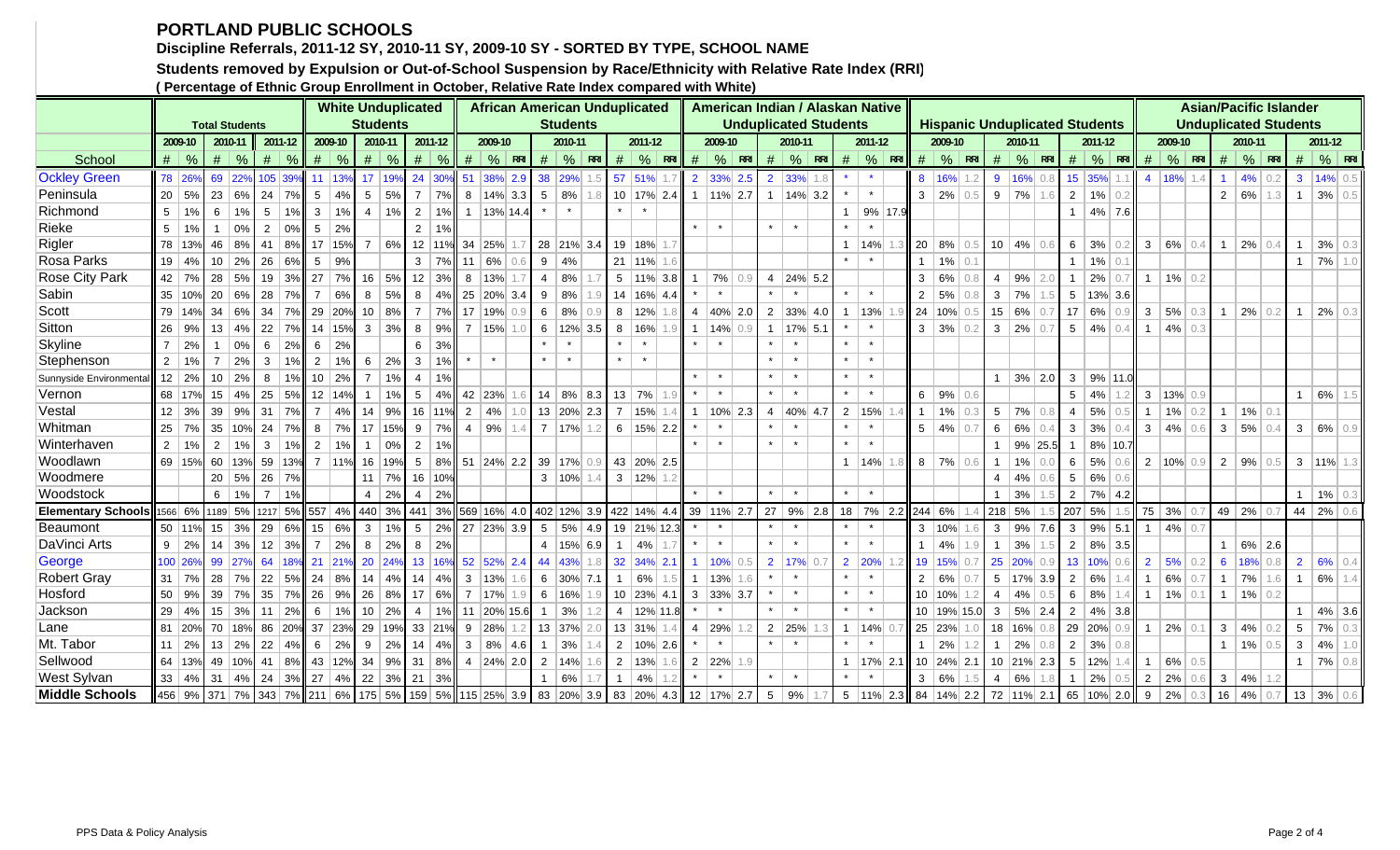## **PORTLAND PUBLIC SCHOOLS**

**Discipline Referrals, 2011-12 SY, 2010-11 SY, 2009-10 SY - SORTED BY TYPE, SCHOOL NAME**

**Students removed by Expulsion or Out-of-School Suspension by Race/Ethnicity with Relative Rate Index (RRI)**

**( Percentage of Ethnic Group Enrollment in October, Relative Rate Index compared with White)**

|                                                                                                                                        |         |                  |                                                                              |                |                   |                                    |               | <b>White Unduplicated</b>      |                 |                |            |           | <b>African American Unduplicated</b>                  |     |                |                       |     |                             |                      |                 |                  |                | American Indian / Alaskan Native |                |                     |     |         |                      |                  |         |                    |     |                                       |                      |                  |                |                       |     |                | <b>Asian/Pacific Islander</b> |     |                |                        |  |
|----------------------------------------------------------------------------------------------------------------------------------------|---------|------------------|------------------------------------------------------------------------------|----------------|-------------------|------------------------------------|---------------|--------------------------------|-----------------|----------------|------------|-----------|-------------------------------------------------------|-----|----------------|-----------------------|-----|-----------------------------|----------------------|-----------------|------------------|----------------|----------------------------------|----------------|---------------------|-----|---------|----------------------|------------------|---------|--------------------|-----|---------------------------------------|----------------------|------------------|----------------|-----------------------|-----|----------------|-------------------------------|-----|----------------|------------------------|--|
|                                                                                                                                        |         |                  | <b>Total Students</b>                                                        |                |                   |                                    |               |                                | <b>Students</b> |                |            |           |                                                       |     |                | <b>Students</b>       |     |                             |                      |                 |                  |                | <b>Unduplicated Students</b>     |                |                     |     |         |                      |                  |         |                    |     | <b>Hispanic Unduplicated Students</b> |                      |                  |                |                       |     |                | <b>Unduplicated Students</b>  |     |                |                        |  |
|                                                                                                                                        |         | 2009-10          | 2010-11                                                                      |                | $2011 - 12$       |                                    | 2009-10       |                                | 2010-11         | 2011-12        |            |           | 2009-10                                               |     |                | 2010-11               |     | 2011-12                     |                      | 2009-10         |                  |                | 2010-11                          |                | 2011-12             |     |         | 2009-10              |                  |         | 2010-11            |     |                                       | 2011-12              |                  |                | 2009-10               |     |                | 2010-11                       |     |                | 2011-12                |  |
| School                                                                                                                                 |         | $\#$ \%          | #<br>$\%$                                                                    |                | $\#$ \%           |                                    | $\#$ %        | $\#$                           | %               |                | $\#$ \%    |           | $\#$ % RRI                                            |     |                | $#  %$ RRI            |     | $\#$ % RRI                  |                      | $\#$ % RRI      |                  |                | $\#$ % RRI                       |                | $\#$ % RRI          |     |         |                      | $\#$ % RRI       |         | $\#$ % RRI         |     |                                       | $\#$ % RRI           |                  | #              | $\frac{9}{6}$ RRI     |     |                | $#$ % RRI                     |     | #              | $\frac{9}{6}$ RRI      |  |
| Benson                                                                                                                                 |         | $97$ 9%          | 95<br>10%                                                                    |                | 53 6%             |                                    |               | 27 10% 27 10% 12 5% 51 16%     |                 |                |            |           |                                                       | 1.7 |                | 37 15% 1.5            |     | 24 12% 2.6                  |                      |                 |                  |                | $1   9\%   0.9$                  | $\overline{1}$ | $14\%$ 3.1          |     |         | $15$ 7% 0.7          |                  |         | 19 8%              | 0.8 |                                       | 13 6%                |                  | $\mathbf{3}$   | $1\%$ 0.1             |     |                | $9   4\%   0.4$               |     | $\mathbf{1}$   | $1\%$ 0.1              |  |
| Cleveland                                                                                                                              |         | $52 \mid 3\%$    | $33 \mid 2\%$                                                                |                | $35 \mid 2\%$     |                                    |               | $33 \mid 3\% \mid 26$          | $ 2\% $         | $25 \mid 2\%$  |            |           | $7   9\%   3.1$                                       |     | $3   4\%  $    |                       | 1.8 | $1\%$ 0.6                   | $\overline{1}$       | $3\%$ 1.1       |                  |                |                                  | $\overline{1}$ | 4%                  |     |         | 6   4%               | 1.5              |         | $2 \mid 1\%$       | 0.6 | 5 <sup>1</sup>                        | 3%                   |                  | $\overline{1}$ | $1\%$ 0.3             |     |                |                               |     | 3 <sup>1</sup> | $2\%$ 1.0              |  |
| Franklin                                                                                                                               |         | 50 5%            | 37<br>4%                                                                     | 67             | 5%                |                                    | 23   4%       | 16                             |                 |                |            |           | $3\%$ 33 4% 11 13% 3.4                                |     |                | $10$ 13% 4.8          |     | 16   15% 3.4                |                      |                 |                  |                |                                  | 2              | $\frac{9\%}{6}$     |     |         |                      | $10   8\%   2.0$ |         | $3 2\% $           | 0.9 | $\overline{7}$                        | 3%                   | 0.7              | 4 <sup>1</sup> | $2\%$ 0.6             |     |                | $1$   1%   0.2                |     |                | $7   2\%   0.5$        |  |
| Grant                                                                                                                                  |         | 78 5%            | $64 \mid 4\%$                                                                |                | $39 \mid 2\%$     |                                    | $20 \mid 2\%$ |                                | $17 \mid 2\%$   |                |            |           | $10$   1%   50   14%   7.1   38   12%   7.6           |     |                |                       |     | $23$ 9% 8.9                 |                      | 7% 3.6          |                  |                | $8\%$ 4.7                        |                |                     |     |         | $4   5\%   2.6$      |                  |         |                    |     | $2^{\circ}$                           | $3\%$ 2.8            |                  | $\overline{1}$ | $1\%$ 0.5             |     | 1 <sup>1</sup> | $1\%$ 0.7                     |     |                |                        |  |
| <b>Jefferson</b>                                                                                                                       | 112 189 |                  | 93 15%                                                                       |                | 91 16%            |                                    | 12 10%        |                                | 12 8%           | 9 <sup>1</sup> |            |           | 6% 78 24% 2.4 68 20% 2.4                              |     |                |                       |     | 64 22% 3.4                  |                      |                 |                  |                | 14%                              | 3 <sup>1</sup> | 38% 5.8             |     |         | 12 13% 1.3           |                  |         | $3 \mid 4\%$       | 0.5 | 9 <sup>1</sup>                        | 11%                  |                  | $\overline{4}$ | $10\%$ 1.0            |     |                | $2   6\%   0.7$               |     |                | $3   9\%   1.3$        |  |
| Lincoln                                                                                                                                |         | 48 3%            | 31<br>2%                                                                     |                | $24 \mid 2\%$     |                                    | $26 \mid 2\%$ | 16                             |                 |                |            |           | $\mid$ 2%   19   2%   11   17%   7.0                  |     |                | $5 \mid 9\% \mid 6.3$ |     | $3   6\%   3.2$             |                      |                 |                  |                |                                  |                |                     |     |         |                      | $7   8\%   3.1$  |         | $5   5\%   3.0$    |     | 2                                     | 2%                   |                  | $\overline{1}$ | $1\%$ 0.3             |     |                |                               |     |                |                        |  |
| Madison                                                                                                                                |         | 98 11%           | 101 11% 125 11% 26 8%                                                        |                |                   |                                    |               |                                |                 |                |            |           | 37 10% 39 9% 52 26% 3.1                               |     |                | 38 20% 1.9            |     | 56 27% 3.0                  |                      |                 |                  |                | $3 \mid 17\%$                    |                | $5 \mid 18\%$       |     |         | 16 10% 1.2           |                  |         | $15 \mid 9\%$      | 0.8 |                                       | $16$ 7%              | $0.\overline{7}$ | 2              | $1\%$                 | 0.2 |                | $5 \mid 3\% \mid$             | 0.3 |                | $4$   2%   0.2         |  |
| <b>Marshall Campus</b>                                                                                                                 |         | 222 30%          | 149 21%                                                                      |                |                   |                                    |               | 91 27% 58 19%                  |                 |                |            | 36 46%    |                                                       |     |                | 33 38% 2.0            |     |                             |                      | $3$   25%   0.9 |                  |                | $5$ 31% 1.6                      |                |                     |     |         | 63 36% 1.3           |                  |         | 41 27% 1.4         |     |                                       |                      |                  |                | 21   18% 0.7          |     | 6 <sup>1</sup> | $5\%$ 0.2                     |     |                |                        |  |
| <b>BizTech</b>                                                                                                                         |         | 92 32%           | 60 21%                                                                       |                |                   |                                    | 19 17%        |                                | 19 17%          |                |            |           | 25 71% 4.2                                            |     |                | 18 50% 2.9            |     |                             |                      |                 |                  |                |                                  |                |                     |     |         |                      | 31 38% 2.2       |         | 15 20% 1.2         |     |                                       |                      |                  |                | 13 27% 1.5            |     |                | $4$ 8% 0.5                    |     |                |                        |  |
| <b>PAIS</b>                                                                                                                            |         | 19 11%           | 19 11%                                                                       |                |                   |                                    |               | 12 16% 12 17%                  |                 |                |            | 1   7%    |                                                       | 0.4 |                | 4 29% 1.7             |     |                             |                      |                 |                  |                |                                  |                |                     |     |         | $3$   12% 0.7        |                  |         | $2   8\%   0.5$    |     |                                       |                      |                  |                | $1 \mid 2\% \mid 0.2$ |     |                |                               |     |                |                        |  |
| <b>RAA</b>                                                                                                                             |         | 112 39%          | 70 27%                                                                       |                |                   |                                    |               | 61 41% 27 22%                  |                 |                |            |           | 10 36% 0.9                                            |     |                | $11$ 31% 1.4          |     |                             |                      |                 |                  |                | $3$ 33% 1.5                      |                |                     |     |         | 29 43% 1.1           |                  |         | 24 45% 2.1         |     |                                       |                      |                  |                | 7 25% 0.6             |     | 2              | 7% 0.3                        |     |                |                        |  |
| Roosevelt Campus 110 16%                                                                                                               |         |                  | 130 19%                                                                      |                |                   |                                    | 31   15%      |                                | 40 19%          |                |            |           | 38 26%                                                |     |                | 46 30% 1.5            |     |                             |                      | 7 26%           |                  | $\overline{7}$ | $ 23\% $ 1.2                     |                |                     |     |         | 26   12% 0.8         |                  |         | 29 14% 0.7         |     |                                       |                      |                  |                | 6   9%                | 0.6 | 4              | 6% 0.3                        |     |                |                        |  |
| <b>ACT</b>                                                                                                                             |         | 36 13%           | 44<br>17%                                                                    |                | 25 10%            |                                    | 10 8%         |                                | 17 14% 5 4%     |                |            |           | 14 25% 3.0 15 32% 2.2                                 |     |                |                       |     | 13 30% 6.7                  |                      | $3$ 20% 2.4     |                  |                | $2$   13% 0.9                    | $\overline{1}$ | 10% 2.3             |     |         | 8 16% 1.9            |                  |         | 9 17% 1.2          |     | 3 <sup>1</sup>                        | 6%                   | 1.3              |                |                       |     |                |                               |     |                | 3 12% 2.7              |  |
| <b>POWER</b>                                                                                                                           |         | 50 24%           | 55<br>23%                                                                    |                |                   | 43 17% 18 28%                      |               | 20                             | 32%             |                | $9   15\%$ |           | 17 30% 1.1                                            |     |                | 19 26% 0.8            |     | 20 22% 1.5                  |                      | 3 50% 1.8       |                  |                | $4   40\%   1.2$                 |                | $3 \times 30\%$ 2.0 |     |         | 9 19% 0.7            |                  |         | 8 15% 0.5          |     |                                       | $7$ 12% 0.8          |                  | $\vert$ 2      | $8\%$ 0.3             |     |                | $2   6\%   0.2$               |     |                | $3$ 10% 0.7            |  |
| <b>SEIS</b>                                                                                                                            |         | 24 12%           | 31 17% 28 11% 3 14%                                                          |                |                   |                                    |               |                                | $3 \mid 12\%$   | $\overline{4}$ | 8%         |           | 7 20% 1.4 12 35% 2.9                                  |     |                |                       |     | 14 29% 3.6                  | $\blacktriangleleft$ | $17%$ 1.2       |                  |                | $\mathcal{H}^{\pm}$ .            |                | 1   11%             |     |         | $9   8\%   0.5$      |                  |         | 12 11% 1.0         |     | 5 <sup>1</sup>                        | 4%                   | 0.5              |                |                       |     |                | 4 29% 2.0 2 25% 2.1           |     |                | $3$ 27% 3.3            |  |
| Wilson                                                                                                                                 |         | 70 5%            |                                                                              |                |                   |                                    |               |                                |                 | 47   4%        |            | 4   5%    |                                                       | 12  | $3 \mid 4\%$   |                       | 1.2 | 18 24% 5.3                  |                      |                 | $3   18\%   3.9$ |                | $3   14\%   4.5$                 |                |                     |     |         |                      | 11 10% 2.2       |         | 6   6%             |     |                                       |                      | 15 13% 2.9       |                | $2 \mid 2\%$          | 0.5 | $2 \mid 3\%$   |                               |     |                | $2 \mid 3\% \mid 0.6$  |  |
| <b>High Schools</b>                                                                                                                    |         |                  | 933 8% 779 7% 613 6% 38 6% 283 5% 212 4% 335 20% 3.5 277 17% 3.8 252 17% 5.0 |                |                   |                                    |               |                                |                 |                |            |           |                                                       |     |                |                       |     |                             | 17 11% 2.0           |                 |                  |                | 21 13% 2.9 17 11% 3.2            |                |                     |     |         |                      |                  |         | 170 12% 2.2 123 9% |     | 83 6%                                 |                      |                  |                | $45 \,   \, 4\%$      |     | 30 3%          |                               |     | 29   2%        |                        |  |
| Access                                                                                                                                 |         | $9 \mid 5\%$     | $\overline{4}$<br>2%                                                         | 7 <sup>1</sup> | 4%                |                                    | $8   6\%  $   |                                | $3 \mid 2\%$    | $\overline{7}$ | 5%         |           |                                                       |     |                |                       |     |                             |                      |                 |                  |                |                                  |                |                     |     |         | $1 \vert 11\% \vert$ |                  |         |                    |     |                                       |                      |                  |                |                       |     |                |                               |     |                |                        |  |
| Alliance <sup>1</sup>                                                                                                                  |         |                  | 27 10% 22 10% 22 9% 11 9% 11 13% 13 13% 12 19% 2.2 9 16% 1.2                 |                |                   |                                    |               |                                |                 |                |            |           |                                                       |     |                |                       |     | $7$ 11% 0.9                 |                      |                 |                  |                |                                  | $\star$        | $\star$             |     |         | $4   6\%  $          | 0.7              |         | $2 \mid 4\%$       | 0.3 | $\mathbf{1}$                          | $2\%$ 0.2            |                  |                |                       |     |                |                               |     |                |                        |  |
| Metropolitan Learning Center                                                                                                           |         | $11 \mid 2\%$    | $11 \mid 3\%$                                                                |                | $7 \mid 2\% \mid$ |                                    |               | $9   2\%   10   3\%   6   2\%$ |                 |                |            |           | $1   9\%   3.7$                                       |     |                | $1   10\%   3.7$      |     |                             |                      |                 |                  |                |                                  |                |                     |     |         | 5%                   |                  |         |                    |     | 1 <sup>1</sup>                        | $4\%$ 2.3            |                  |                |                       |     |                |                               |     |                |                        |  |
| <b>PPS Alternatives</b>                                                                                                                |         | $47 \,   \, 5\%$ | 37 4% 36 4% 28 4% 24 4% 26 4% 13 17% 3.8 10 14% 3.4                          |                |                   |                                    |               |                                |                 |                |            |           |                                                       |     |                |                       |     | 7 10% 2.3                   |                      |                 |                  |                |                                  |                |                     |     |         | 6   6%               |                  |         | $2 \mid 2\%$       |     |                                       | $2 \mid 3\%$         |                  |                |                       |     |                |                               |     |                |                        |  |
| C.T.C. Jefferson                                                                                                                       |         | $1 \mid 4\%$     |                                                                              |                |                   |                                    |               |                                |                 |                |            |           |                                                       |     |                |                       |     |                             |                      |                 |                  |                |                                  |                |                     |     |         |                      |                  |         |                    |     |                                       |                      |                  |                |                       |     |                |                               |     |                |                        |  |
| C.T.C. P.S.U.                                                                                                                          |         |                  |                                                                              |                |                   |                                    |               |                                |                 |                |            |           |                                                       |     |                |                       |     |                             | $\star$              |                 |                  |                |                                  |                |                     |     | $\star$ |                      |                  |         |                    |     |                                       |                      |                  |                |                       |     |                |                               |     |                |                        |  |
| Pioneer Programs <sup>1</sup>                                                                                                          |         | 89 52%           | 75 57%                                                                       |                | 75 51%            |                                    |               | 45 40% 42 53% 36 43% 27 79%    |                 |                |            |           |                                                       |     | 21 68%         |                       |     | 23 82%                      |                      |                 |                  |                |                                  | $\star$        | $\star$             |     |         | 7 64%                |                  |         | $5 50\% $          |     |                                       | 7 47%                |                  |                |                       |     |                | $\star$                       |     |                | $5   83\%   1.9$       |  |
| <b>Special Services</b>                                                                                                                |         | 100 47%          | 75 38%                                                                       |                |                   | 75 24% 50 36% 42 35% 36 19% 28 64% |               |                                |                 |                |            |           |                                                       |     | 21 45%         |                       |     | 23 37%                      | $\star$              | $\star$         |                  | $\star$        |                                  | $\overline{1}$ | 17%                 |     |         | $9   60\%  $         |                  |         | $5 \mid 29\%$      |     |                                       | 7   19%              |                  |                | $2 29\% $             |     |                |                               |     |                | $5 \mid 42\% \mid 2.1$ |  |
| Arthur Academy Charter                                                                                                                 |         |                  | 16 12%                                                                       |                | 19 12%            |                                    |               |                                | 8 10% 13 13%    |                |            |           |                                                       |     |                | $4$   25%   2.6       |     | $1 \,   \, 8\% \,   \, 0.7$ |                      |                 |                  |                |                                  | $\mathbf{1}$   | 17%                 |     |         |                      |                  |         |                    |     |                                       | $1 \vert 13\% \vert$ |                  |                |                       |     |                |                               |     |                |                        |  |
| Cm2'S Opal School                                                                                                                      |         | $2 \mid 3\%$     |                                                                              |                |                   |                                    | $1 \mid 2\%$  |                                |                 |                |            |           |                                                       |     |                |                       |     |                             |                      |                 |                  |                |                                  |                |                     |     |         |                      |                  |         |                    |     |                                       |                      |                  |                |                       |     |                |                               |     |                |                        |  |
| The Emerson School                                                                                                                     |         | 1%               |                                                                              |                |                   | $\mathbf{1}$                       | 1%            |                                |                 |                |            |           |                                                       |     |                |                       |     |                             |                      |                 |                  |                |                                  |                |                     |     |         |                      |                  |         |                    |     |                                       |                      |                  |                |                       |     |                |                               |     |                | $\star$                |  |
| <b>LEP Charter</b>                                                                                                                     |         | 76 28%           | 79                                                                           |                |                   |                                    |               |                                |                 |                |            |           | 25% 77 23% 26 21% 17 12% 24 17% 30 48% 2.3 31 46% 4.0 |     |                |                       |     | 32 46% 2.7                  |                      |                 |                  |                |                                  |                |                     |     |         | 15 23%               |                  |         | 20 28% 2.4         |     |                                       | 18 22%               |                  | $\overline{1}$ | 9%                    | 0.4 | $\mathbf{1}$   | 9%                            | 0.8 | $\mathbf{1}$   | 8%                     |  |
| Portland Village School                                                                                                                |         | 15 6%            | 1%<br>$\mathbf{3}$                                                           |                | $11 \mid 3\%$     |                                    | 11   6%       | $\overline{2}$                 | 1%              | 9              | 3%         | $1 \ 9\%$ |                                                       |     | $\overline{1}$ | $9%$ 12.2             |     |                             |                      |                 |                  |                |                                  |                |                     |     |         | $2$   11%   1.9      |                  |         |                    |     | 1 <sup>1</sup>                        | 4%                   |                  |                |                       |     |                |                               |     |                |                        |  |
| Self Enhancement Inc.                                                                                                                  |         | $9 \mid 7\%$     | 22 16% 26 22%                                                                |                |                   |                                    |               |                                |                 |                |            | 9   8%    |                                                       |     | 22 17%         |                       |     | 24 22%                      |                      |                 |                  |                |                                  | $\star$        |                     |     |         |                      |                  | $\star$ |                    |     |                                       |                      |                  |                |                       |     |                |                               |     |                |                        |  |
| <b>Trillium Public Charter</b>                                                                                                         |         |                  |                                                                              |                |                   |                                    |               |                                |                 |                |            |           |                                                       |     |                |                       |     |                             |                      |                 |                  |                |                                  | $\star$        | $\star$             |     |         |                      |                  |         |                    |     |                                       |                      |                  |                |                       |     |                |                               |     |                |                        |  |
| <b>Charter Schools</b>                                                                                                                 |         |                  | 103 7% 120 8% 133 9% 39 5% 27 3% 46 5% 40 17% 3.3 58 23% 8.2 57 25% 5.4      |                |                   |                                    |               |                                |                 |                |            |           |                                                       |     |                |                       |     |                             |                      |                 |                  |                | $6\%$ 2.2                        | $\overline{1}$ | 6%                  |     |         |                      | 17   14%   2.8   |         |                    |     | 20 14% 4.9 20 13% 2.7                 |                      |                  | $2 \mid 3\%$   |                       |     |                | 3%                            |     |                | 2%                     |  |
| <b>District Summary</b> 3162 7% 2537 6% 2396 5% 1208 5% 975 4% 912 4% 1082 18% 3.6 838 15% 3.8 835 16% 4.4 73 12% 2.4 56 10% 2.6 42 8% |         |                  |                                                                              |                |                   |                                    |               |                                |                 |                |            |           |                                                       |     |                |                       |     |                             |                      |                 |                  |                |                                  |                |                     | 2.3 | 524 8%  |                      |                  |         | 436 6%             |     | 382 5%                                |                      |                  |                | $133$ 3%              | 0.6 | 98   2%        |                               |     | 90   2%        |                        |  |